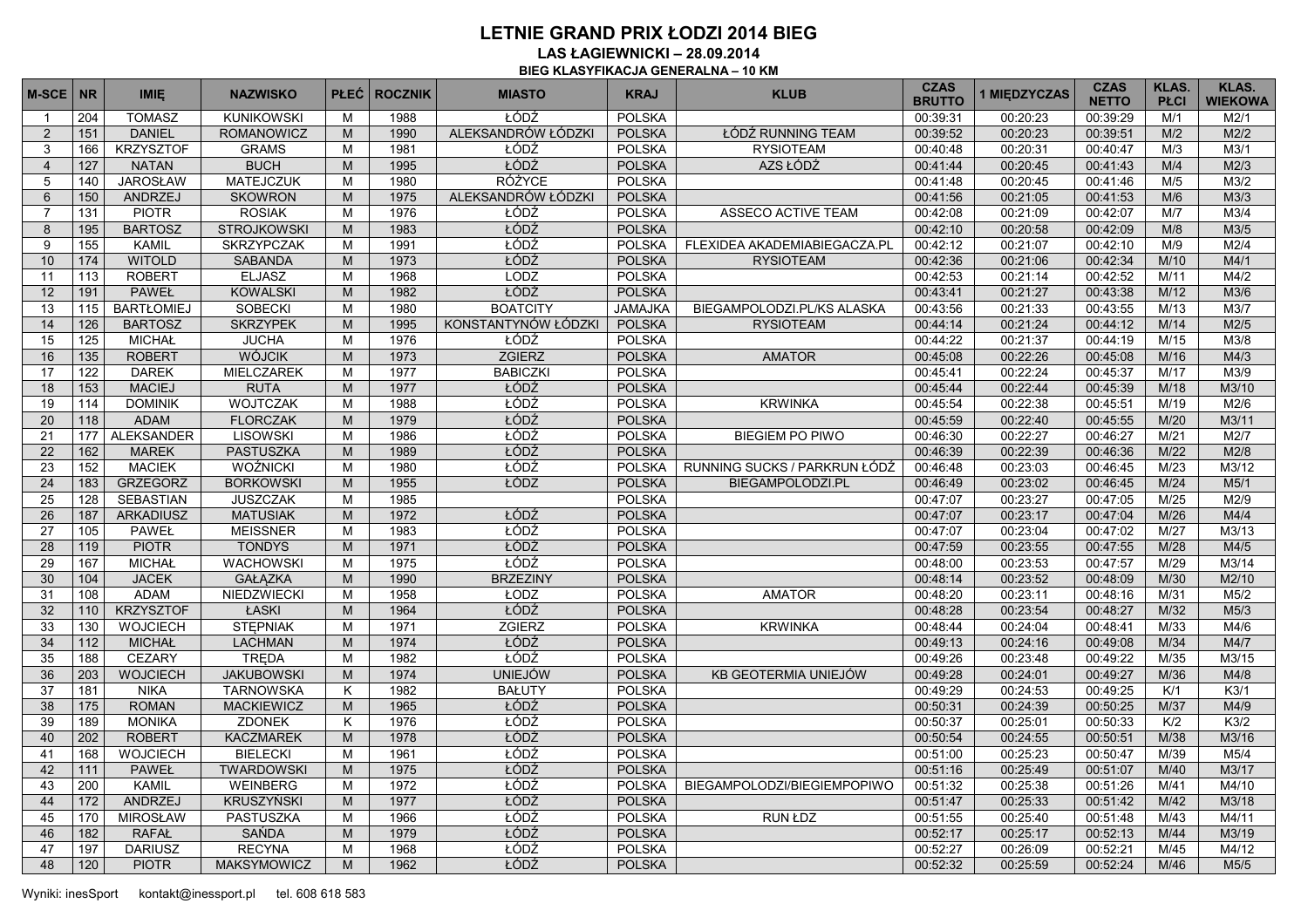**LAS ŁAGIEWNICKI – 28.09.2014 BIEG KLASYFIKACJA GENERALNA – 10 KM**

| <b>M-SCE</b> | <b>NR</b> | <b>IMIE</b>       | <b>NAZWISKO</b>     |   | <b>PLEĆ ROCZNIK</b> | <b>MIASTO</b>         | <b>KRAJ</b>   | <b>KLUB</b>               | <b>CZAS</b><br><b>BRUTTO</b> | 1 MIĘDZYCZAS | <b>CZAS</b><br><b>NETTO</b> | <b>KLAS.</b><br><b>PŁCI</b> | <b>KLAS.</b><br><b>WIEKOWA</b> |
|--------------|-----------|-------------------|---------------------|---|---------------------|-----------------------|---------------|---------------------------|------------------------------|--------------|-----------------------------|-----------------------------|--------------------------------|
| 49           | 194       | <b>MARCIN</b>     | <b>SOCHA</b>        | M | 1983                | ŁÓDŹ                  | <b>POLSKA</b> |                           | 00:52:56                     | 00:26:15     | 00:52:48                    | M/47                        | M3/20                          |
| 50           | 154       | <b>SEBASTIAN</b>  | <b>JANACZYK</b>     | M | 1981                | <b>KALISZ</b>         | <b>POLSKA</b> |                           | 00:53:10                     | 00:26:38     | 00:53:05                    | M/48                        | M3/21                          |
| 51           | 145       | <b>MAŁGORZATA</b> | <b>GRUSZKA</b>      | K | 1971                | ŁÓDŹ                  | <b>POLSKA</b> | <b>RYSIE</b>              | 00:53:18                     | 00:26:06     | 00:53:15                    | K/3                         | K4/1                           |
| 52           | 136       | <b>ADAM</b>       | <b>WITKOWSKI</b>    | M | 1972                | LODZ                  | <b>POLSKA</b> | <b>BIGAM BO LUBIE</b>     | 00:54:13                     | 00:26:25     | 00:54:06                    | M/49                        | M4/13                          |
| 53           | 156       | <b>DARIUSZ</b>    | <b>DUMA</b>         | M | 1973                | <b>PABIANICE</b>      | <b>POLSKA</b> |                           | 00:54:22                     | 00:26:58     | 00:54:16                    | M/50                        | M4/14                          |
| 54           | 199       | <b>MICHAŁ</b>     | <b>HAJDUKIEWICZ</b> | M | 2001                | ŁÓDŹ                  | <b>POLSKA</b> |                           | 00:54:26                     | 00:26:51     | 00:54:16                    | M/51                        |                                |
| 55           | 101       | <b>RAFAŁ</b>      | <b>PLESZEWSKI</b>   | M | 1978                | <b>BEŁCHATÓW</b>      | <b>POLSKA</b> | KB SPARTAKUS BEŁCHATÓW    | 00:54:42                     | 00:26:58     | 00:54:34                    | M/52                        | M3/22                          |
| 56           | 198       | <b>MACIEJ</b>     | MOSZCZYŃSKI         | M | 1997                | <b>ZGIERZ</b>         | <b>POLSKA</b> | SKS KATOLIK EDU PL        | 00:54:56                     | 00:27:38     | 00:54:50                    | M/53                        | M2/11                          |
| 57           | 190       | <b>JACEK</b>      | <b>RYDZYŃSKI</b>    | M | 1981                | ŁÓDŹ                  | <b>POLSKA</b> |                           | 00:54:59                     | 00:28:03     | 00:54:46                    | M/54                        | M3/23                          |
| 58           | 192       | <b>MAGDALENA</b>  | <b>KSIĄŻKIEWICZ</b> | K | 1977                | ŁÓDŹ                  | <b>POLSKA</b> |                           | 00:55:19                     | 00:27:43     | 00:55:16                    | K/4                         | K3/3                           |
| 59           | 196       | <b>KAMIL</b>      | <b>MILIŃSKI</b>     | M | 1981                | ŁÓDŹ                  | <b>POLSKA</b> |                           | 00:55:19                     | 00:26:56     | 00:55:07                    | M/55                        | M3/24                          |
| 60           | 138       | <b>RADOSŁAW</b>   | ŁASKI               | M | 1983                | ŁÓDŹ                  | <b>POLSKA</b> | <b>ALKONY</b>             | 00:55:41                     | 00:27:30     | 00:55:34                    | M/56                        | M3/25                          |
| 61           | 201       | <b>TOMASZ</b>     | <b>SOBIESIAK</b>    | M | 1982                | ŁÓDŹ                  | <b>POLSKA</b> | <b>RYSIE</b>              | 00:55:50                     | 00:28:46     | 00:55:43                    | M/57                        | M3/26                          |
| 62           | 171       | <b>BEATA</b>      | <b>BIMCA</b>        | K | 1983                | ŁÓDŹ                  | <b>POLSKA</b> |                           | 00:55:54                     | 00:27:46     | 00:55:52                    | K/5                         | K3/4                           |
| 63           | 180       | <b>RUI MIGUEL</b> | <b>VILELA</b>       | M | 1980                | ŁÓDŹ                  |               | PARKRUN ŁÓDŹ              | 00:55:56                     | 00:27:45     | 00:55:47                    | M/58                        | M3/27                          |
| 64           | 144       | <b>AGATA</b>      | ANDRZEJEWSKA        | K | 1979                | ŁÓDŹ                  | <b>POLSKA</b> | <b>AMBITNE TYGRYSICE</b>  | 00:56:08                     | 00:27:32     | 00:56:03                    | K/6                         | K3/5                           |
| 65           | 106       | KATARZYNA         | PRZYBYSZ            | K | 1988                | <b>ZGIERZ</b>         | <b>POLSKA</b> |                           | 00:56:45                     | 00:28:10     | 00:56:40                    | K/T                         | K2/1                           |
| 66           | 158       | <b>MARCIN</b>     | <b>LATKOWSKI</b>    | M | 1978                | ŁÓDŹ                  | <b>POLSKA</b> |                           | 00:56:47                     | 00:27:31     | 00:56:40                    | M/59                        | M3/28                          |
| 67           | 165       | <b>RAFAŁ</b>      | <b>KOBYŁECKI</b>    | M | 1982                | ŁÓDŹ                  | <b>POLSKA</b> |                           | 00:56:57                     | 00:28:36     | 00:56:54                    | M/60                        | M3/29                          |
| 68           | 146       | <b>IWONA</b>      | <b>RUTA</b>         | K | 1977                | ŁÓDŹ                  | <b>POLSKA</b> |                           | 00:57:00                     | 00:27:39     | 00:56:55                    | K/8                         | K3/6                           |
| 69           | 173       | MAŁGORZATA        | <b>SACEWICZ</b>     | K | 1978                | ŁÓDŹ                  | <b>POLSKA</b> |                           | 00:57:02                     | 00:29:15     | 00:56:52                    | K/9                         | K3/7                           |
| 70           | 176       | ANDRZEJ           | <b>MARKIEWICZ</b>   | M | 1959                | ŁÓDŹ                  | <b>POLSKA</b> |                           | 00:57:18                     | 00:28:45     | 00:57:11                    | M/61                        | M5/6                           |
| 71           | 133       | <b>KRZYSZTOF</b>  | <b>MAKSYMOWICZ</b>  | M | 1959                | ŁÓDŹ                  | <b>POLSKA</b> |                           | 00:57:40                     | 00:28:44     | 00:57:32                    | M/62                        | M5/7                           |
| 72           | 107       | <b>AGNIESZKA</b>  | <b>BŁOCH</b>        | K | 1974                | <b>HUTA DŁUTOWSKA</b> | <b>POLSKA</b> | <b>BLOCHS</b>             | 00:57:58                     | 00:28:45     | 00:57:58                    | K/10                        | K4/2                           |
| 73           | 161       | <b>MARCIN</b>     | <b>RÓŻAŃSKI</b>     | M | 1987                | <b>GABIN</b>          | <b>POLSKA</b> |                           | 00:58:23                     | 00:28:07     | 00:58:15                    | M/63                        | M2/12                          |
| 74           | 143       | <b>MICHAŁ</b>     | <b>KLONOWSKI</b>    | M | 1983                | <b>RZGÓW</b>          | <b>POLSKA</b> | <b>ATLAS RUNNING TEAM</b> | 00:58:41                     | 00:28:17     | 00:58:35                    | M/64                        | M3/30                          |
| 75           | 160       | <b>ROBERT</b>     | <b>TABOR</b>        | M | 1965                | <b>JEŻOWE</b>         | <b>POLSKA</b> |                           | 00:58:43                     | 00:29:05     | 00:58:32                    | M/65                        | M4/15                          |
| 76           | 142       | <b>ELŻBIETA</b>   | <b>ZALEWSKA</b>     | K | 1982                | ŁÓDŹ                  | <b>POLSKA</b> | <b>ATLAS RUNNING TEAM</b> | 00:58:44                     | 00:28:17     | 00:58:39                    | K/11                        | K3/8                           |
| 77           | 169       | <b>BARTOSZ</b>    | <b>MIŁUKIEWICZ</b>  | M | 1983                | ŁÓDŹ                  | <b>POLSKA</b> |                           | 00:59:20                     | 00:27:51     | 00:59:17                    | M/66                        | M3/31                          |
| 78           | 123       | <b>EWA</b>        | <b>WONKO</b>        | K | 1986                | ŁÓDŹ                  | <b>POLSKA</b> |                           | 01:00:00                     | 00:29:10     | 00:59:51                    | K/12                        | K2/2                           |
| 79           | 129       | ŁUKASZ            | <b>CHOJNACKI</b>    | M | 1976                | <b>NOWE CRUSTY</b>    | <b>POLSKA</b> | KB GEOTERMIA UNIEJÓW      | 01:00:41                     | 00:30:36     | 01:00:40                    | M/67                        | M3/32                          |
| 80           | 159       | <b>DIANA</b>      | <b>TABOR</b>        | K | 1991                | <b>JEŻOWE</b>         | <b>POLSKA</b> |                           | 01:00:47                     | 00:29:01     | 01:00:36                    | K/13                        | K2/3                           |
| 81           | 179       | KATARZYNA         | <b>KOWALSKA</b>     | K | 1968                | ŁÓDŹ                  | <b>POLSKA</b> |                           | 01:01:01                     | 00:30:24     | 01:00:53                    | K/14                        | K4/3                           |
| 82           | 117       | <b>ARKADIUSZ</b>  | <b>ADAMCZEWSKI</b>  | M | 1982                | <b>STRYKÓW</b>        | <b>POLSKA</b> |                           | 01:01:31                     | 00:31:19     | 01:01:20                    | M/68                        | M3/33                          |
| 83           | 116       | <b>ANNA</b>       | <b>PSUT</b>         | K | 1964                | TOMASZÓW MAZ.         | <b>POLSKA</b> |                           | 01:01:38                     | 00:30:43     | 01:01:29                    | K/15                        | K5/1                           |
| 84           | 102       | <b>SEBASTIAN</b>  | <b>GRABOWSKI</b>    | M | 1977                | ŁÓDŹ                  | <b>POLSKA</b> |                           | 01:01:51                     | 00:30:37     | 01:01:43                    | M/69                        | M3/34                          |
| 85           | 124       | <b>BEATA</b>      | <b>BŁOCH</b>        | K | 1967                | ŁÓDŹ                  | <b>POLSKA</b> |                           | 01:01:58                     | 00:30:53     | 01:01:48                    | K/16                        | K4/4                           |
| 86           | 163       | <b>RYSZARD</b>    | <b>GOSZCZYŃSKI</b>  | M | 1947                | ŁÓDŹ                  | <b>POLSKA</b> | <b>RYSIOTEAM</b>          | 01:01:59                     | 00:31:41     | 01:01:50                    | M/70                        | M6/1                           |
| 87           | 148       | <b>BEATA</b>      | <b>DEMBIŃSKA</b>    | K | 1975                | ŁÓDŹ                  | <b>POLSKA</b> | AMBITNE TYGRYSICE         | 01:02:03                     | 00:30:54     | 01:01:55                    | K/17                        | K3/9                           |
| 88           | 141       | <b>KATARZYNA</b>  | <b>PFEIFER</b>      | K | 1978                | <b>PARZECZEW</b>      | <b>POLSKA</b> |                           | 01:02:09                     | 00:30:56     | 01:01:59                    | K/18                        | K3/10                          |
| 89           | 134       | <b>MARTA</b>      | <b>SOCHAJ</b>       | K | 1981                | ŁÓDŹ                  | <b>POLSKA</b> |                           | 01:05:06                     | 00:31:43     | 01:04:57                    | K/19                        | K3/11                          |
| 90           | 137       | <b>MARCIN</b>     | <b>SKUPIŃSKI</b>    | M | 1983                | ŁÓDŹ                  | <b>POLSKA</b> |                           | 01:05:06                     | 00:31:42     | 01:04:56                    | M/71                        | M3/35                          |
| 91           | 139       | <b>AGATA</b>      | <b>GRABOWSKA</b>    | K | 1986                | ŁÓDŹ                  | <b>POLSKA</b> |                           | 01:05:18                     | 00:32:02     | 01:05:15                    | K/20                        | K2/4                           |
| 92           | 103       | <b>KAMILA</b>     | <b>KLEJSA</b>       | K | 1988                | ŁÓDŹ                  | <b>POLSKA</b> | <b>CERI INTERNATIONAL</b> | 01:05:18                     | 00:32:02     | 01:05:15                    | K/21                        | K2/5                           |
| 93           | 193       | <b>EDYTA</b>      | WODZIŃSKA           | K | 1985                | ŁÓDŹ                  | <b>POLSKA</b> |                           | 01:08:41                     | 00:33:03     | 01:08:30                    | K/22                        | K2/6                           |
| 94           | 164       | <b>ANNA</b>       | <b>WYPŁOSZ</b>      | K | 1969                | ŁÓDŹ                  | <b>POLSKA</b> | <b>RYSIOTEAM</b>          | 01:09:03                     | 00:34:53     | 01:08:53                    | K/23                        | K4/5                           |
| 95           | 184       | <b>MARTA</b>      | WINIECKA-KLIMEK     | K | 1987                | ŁÓDŹ                  | <b>POLSKA</b> |                           | 01:09:49                     | 00:34:37     | 01:09:43                    | K/24                        | K2/7                           |
| 96           | 132       | <b>ARTUR</b>      | <b>STRZELECKI</b>   | M | 1966                | PIOTRKÓW TRYBUNALSKI  | <b>POLSKA</b> | PARKRUN ŁÓDŹ              | 01:09:56                     | 00:32:52     | 01:09:50                    | M/72                        | M4/16                          |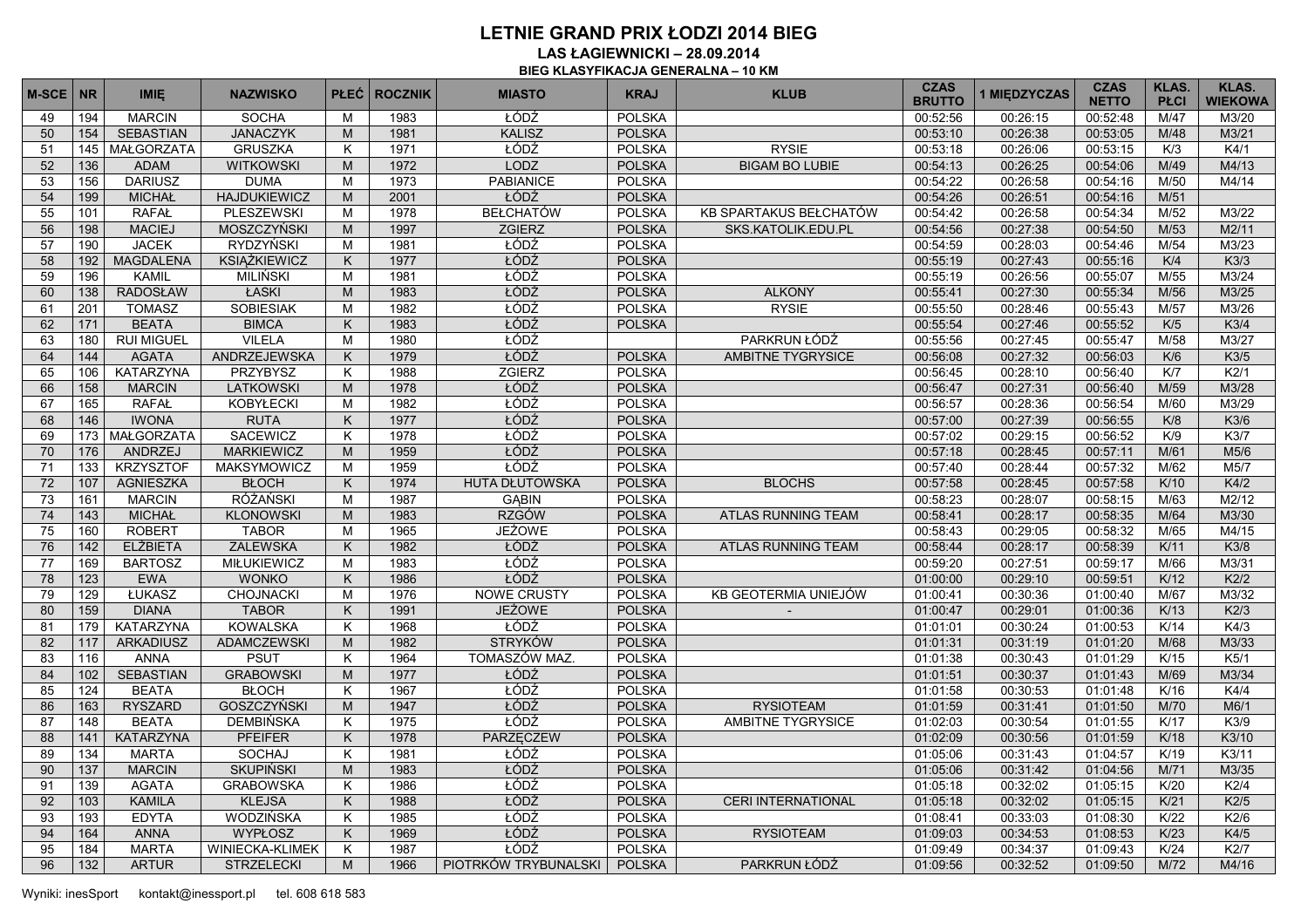**LAS ŁAGIEWNICKI – 28.09.2014 BIEG KLASYFIKACJA GENERALNA – 10 KM**

| M-SCE NR |     | <b>IMIE</b>    | <b>NAZWISKO</b>   | <b>PLEC ROCZNIK</b> | <b>MIASTO</b>    | <b>KRA.</b>   | <b>KLUB</b>             | <b>CZAS</b><br><b>BRUTTC</b> | <b>1 MIEDZYCZAS</b> | <b>CZAS</b><br>NETTO | KLAS.<br><b>PŁCI</b> | <b>KLAS.</b><br><b>WIEKOWA</b> |
|----------|-----|----------------|-------------------|---------------------|------------------|---------------|-------------------------|------------------------------|---------------------|----------------------|----------------------|--------------------------------|
| 97       | 185 | LONA           | <b>MIELCZAREK</b> | 1978                | ŁÓDŹ             | <b>POLSKA</b> |                         | 01:09:59                     | 00:34:38            | 01:09:46             | K/25                 | K3/12                          |
| 98       | 109 | <b>MONIKA</b>  | <b>WILCZEK</b>    | 1978                | <b>PABIANICE</b> | <b>POLSKA</b> |                         | 01:11:16                     | 00:33:42            | 01:11:06             | K/26                 | K3/13                          |
| 99       | 186 | <b>URSZULA</b> | <b>DUDZIEC</b>    | 1981                | ŁÓDŹ             | <b>POLSKA</b> |                         | 01:15:10                     | 00:36:26            | 01:14:58             | K/27                 | K3/14                          |
| 100      | 121 | <b>IACEK</b>   | <b>REMIASZ</b>    | 1960                | ŁÓDŻ             | <b>POLSKA</b> | <b>TAKISOBIEBIEGACZ</b> | 01:15:56                     | 00:37:19            | 01:15:46             | M/73                 | M5/8                           |